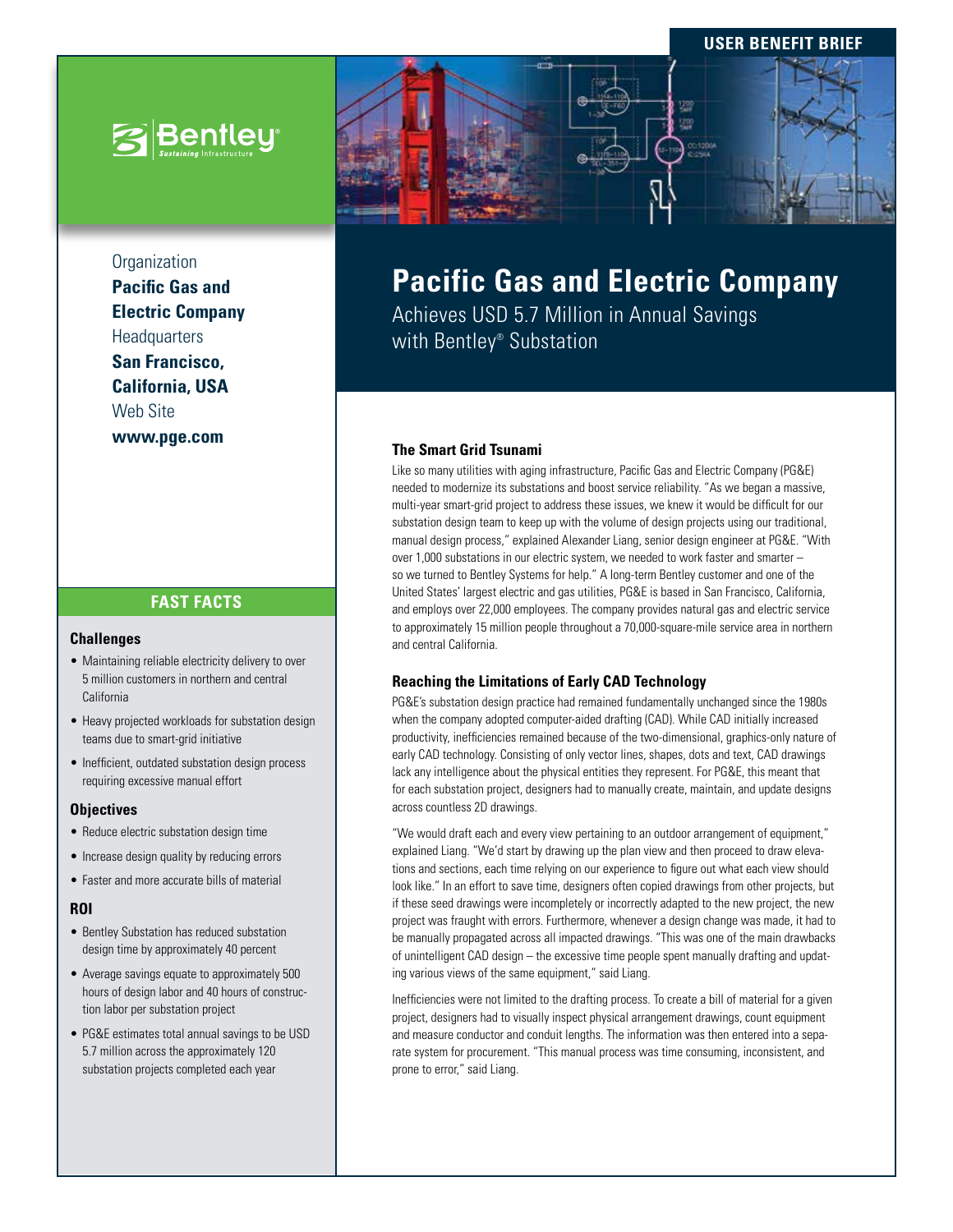

*"With over 1,000 substations in our electric system, we needed to work faster and smarter – so we turned to Bentley Systems for help." – Alexander Liang, senior design engineer, PG&E*

*"Our analysis revealed that Bentley Substation could indeed help us improve productivity and quality while preserving important design processes."*

*– Amir Mohebbi, substation engineering manager, PG&E*

### **Leaping Ahead to Intelligent Substation Design**

Given these limitations, management determined that its existing substation design process would make it difficult – if not impossible – to meet the demands of the smart-grid project. "We needed design technology that could help us accelerate substation design projects while significantly improving quality and accuracy – and reduce the overall cost of our substation engineering design and construction," explained Amir Mohebbi, manager of substation engineering at PG&E. They looked for a solution and ultimately chose Bentley Substation – the only integrated software product for intelligent electrical and physical substation design.

PG&E worked with Bentley consultants to review their existing design process and define requirements. "Our analysis revealed that Bentley Substation could indeed help us improve productivity and quality while preserving important design processes," said Mohebbi. "Equally important, we could deploy it cost effectively."

Bentley consultants began the process of configuring Bentley Substation to meet PG&E's specific needs. They defined new design workflows and built a library of intelligent symbols, devices, and 3D models that designers could pull from and incorporate into designs. Onsite training of designers was vital to ensuring a smooth transition from 2D to 3D site design. And in about six months, Bentley Substation was put into production as the primary design tool used for all projects.

#### **Transforming the Design Process**

With Bentley Substation, PG&E designers were able to switch their focus from drafting a set of drawings to constructing an intelligent 3D substation model. Because the software has a database running behind the CAD engine, designers can pull from a growing library of digital "parts" stored in the database and place them into an arrangement – a 3D model that encapsulates all possible views of the substation design. Everything that gets placed into a design has information relating to that particular piece of equipment.

Producing accurate 2D construction views is a quick and hassle-free process. According to Nam Trinh, senior design engineer at PG&E, who together with Liang helped transition the company to Bentley Substation, "Now, the designer only needs to assemble equipment once in the 3D design and then take snapshots of necessary views." Any changes designers make to the 3D model after the views are taken are automatically reflected across all views. So if a designer edits the properties on one drawing page, for instance, all other drawings containing this equipment are updated instantly, since they are all linked.

#### **40 Percent Faster Design Time**

Results from the first five projects developed using Bentley Substation showed a 40 percent reduction in physical and electrical design time. With the average project requiring 52 drawings and each drawing previously requiring approximately 24 hours of manual drafting, the projected savings add up to over 500 hours per project. PG&E estimates this will result in USD 4.7 million in annual savings when averaged across 120 substation projects completed annually.

### **Fewer Errors and Higher Quality Drawings**

Bentley Substation has also reduced the total number of errors in PG&E's substation designs. Physical layout drawings are more accurate because they are derived from the intelligent 3D substation model, and schematic drawings have fewer errors thanks to the use of intelligent symbols. "Since relays and other electronics are predefined in symbology and device families, duplicate contacts are prevented, and the correct stud numbers are used," said Trinh. Additionally, automated numbering prevents the same wire tag from appearing on different wires.